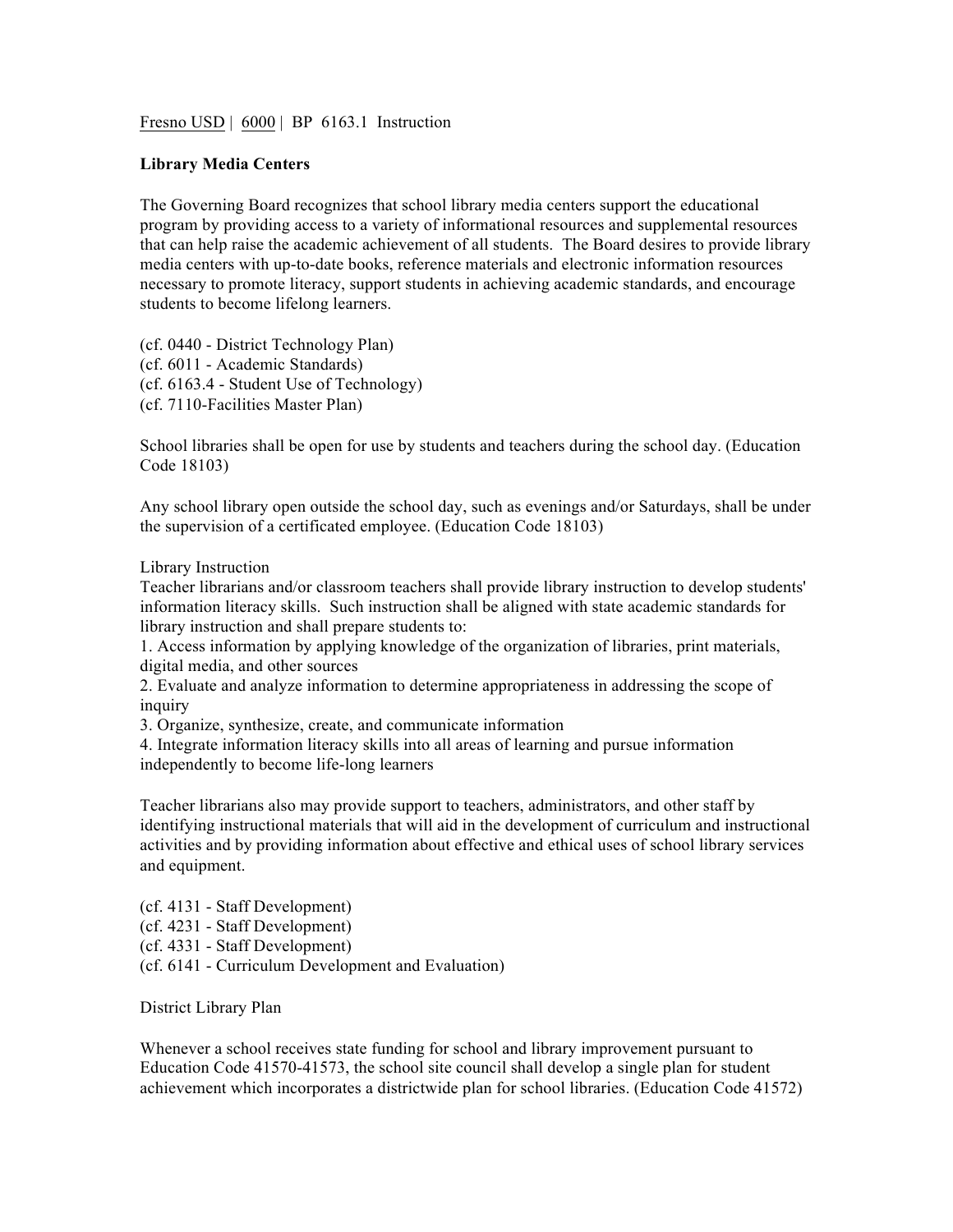(cf. 0420 - School Plans/Site Councils)

In developing the districtwide plan, the Superintendent or designee is encouraged to consult with teacher librarians, library media technicians, classroom teachers, administrators, parents/guardians, and students as appropriate in the development of the plan.

The districtwide library plan shall describe the district's vision and goals for the district's libraries and action steps including how funds will be distributed to school sites. As appropriate, the plan may also address staffing, facilities, selection and evaluation of materials, prioritization of needs, and other related matters.

(cf. 0000 - Vision) (cf. 0200 - Goals for the School District)

Selection and Evaluation of Library Materials Library materials shall include print and electronic resources that align with the curriculum and are accessible to students with varying cognitive or language needs.

Responsibility for the selection of library materials is delegated to the professional library staff through the principal. School library personnel shall evaluate materials in accordance with law, Board policy and administrative regulation, and using professional selection aids and standards. The selection process shall invite recommendations from administrators, teachers, other staff, parents/guardians and students as appropriate.

(cf. 6144 - Controversial Issues) (cf. 6161.1 - Selection and Evaluation of Instructional Materials) (cf. 6161.11 - Supplementary Instructional Materials)

Library materials should be continually reevaluated in relation to evolving curricula, new formats of materials, new instructional methods, and the needs of students and teachers. Materials that contain obsolete subject matter or are no longer appropriate shall be removed, and lost or worn materials may be replaced if possible.

(cf. 3270 - Sale and Disposal of Books, Equipment and Supplies)

All gifts and donations of school library materials shall be subject to the same criteria as materials selected for purchase by the district.

(cf. 1260 - Educational Foundation) (cf. 3290 - Gifts, Grants and Bequests)

Complaints regarding the appropriateness of library materials shall be addressed using the district's procedures for complaints regarding instructional materials.

(cf. 1312.2 - Complaints Concerning Instructional Materials)

Fees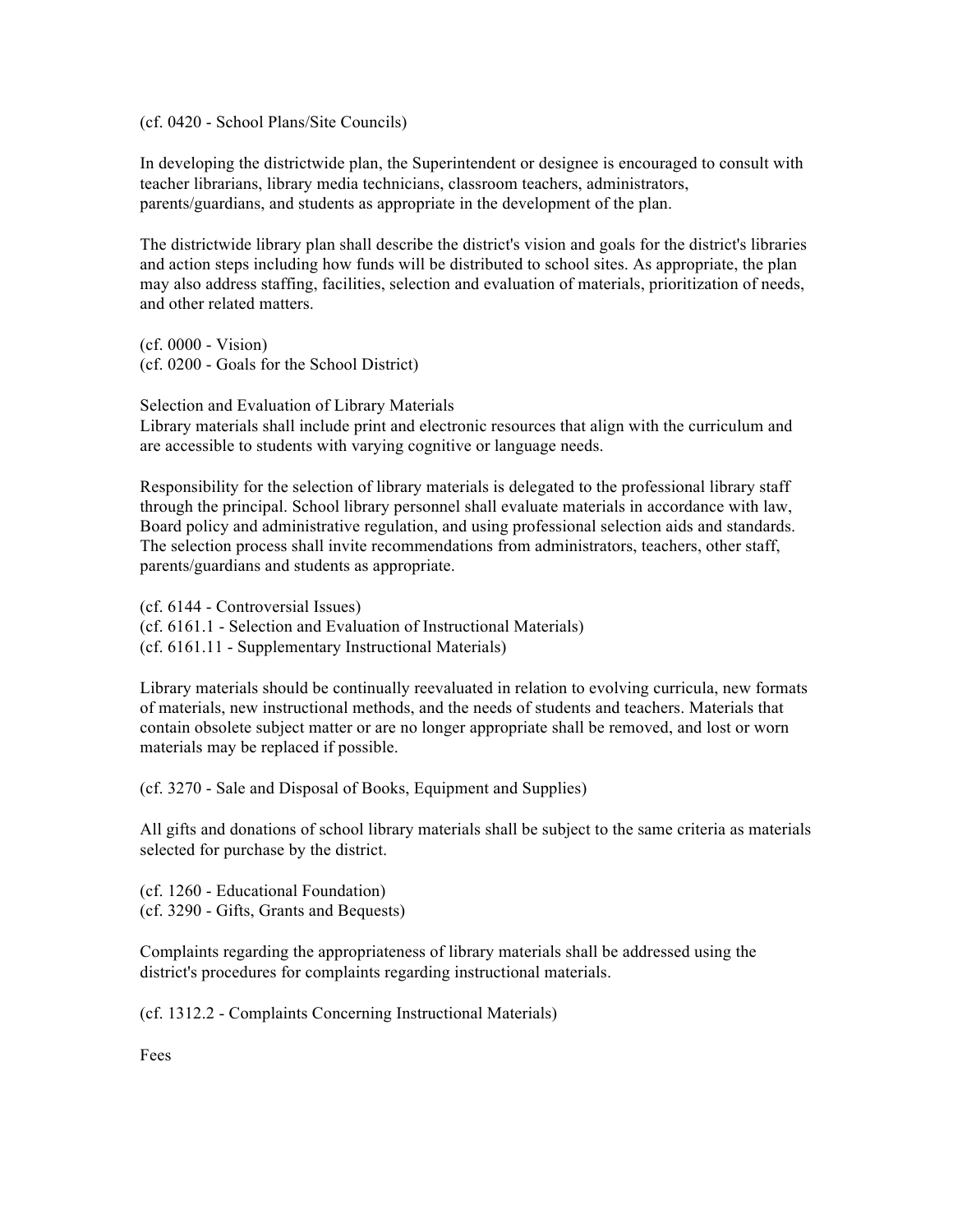Students shall be allowed to borrow school library materials at no charge for use in the library and classrooms as well as out of school. (5 CCR 16042)

(cf. 3260 - Fees and Charges)

To encourage students to return materials in a timely manner, a nominal fee may be charged or an alternative means of compensation may be provided for the late return of materials.

(cf. 5125.2 - Withholding Grades, Diploma or Transcripts) (cf. 6161.2-Damaged or Lost Instructional Materials)

Program Evaluation

The district shall, on or before August 31 each year, report to the California Department of Education on the condition of school libraries for the preceding year ending June 30. This survey is conducted online via the CDE's website. (Education Code 18122)

Legal Reference: EDUCATION CODE 1703 Coordination of district library services by county superintendent 1770-1775 Provision of library services by county superintendent 18100-18203 School libraries 18300-18571 Union high school district/unified school district library district 19335-19336 Reading Initiative Program; recommended books 41570-41573 School and Library Improvement Block Grant 42605 Tier 3 categorical flexibility 44868-44869 Qualifications and employment of library media teachers 45340-45349 Instructional aides 60240-60251.5 State Instructional Materials Fund, purchase of classroom library materials

REPEALED EDUCATION CODE FOR CATEGORICAL PROGRAMS 18181 Districtwide library plan 52012 Establishment of school site council 52014-52015 School plans CODE OF REGULATIONS, TITLE 5 16040-16043 School libraries 80023-80023.2 Emergency permits, general requirements 80024.6 Emergency teacher librarian service permit 800260-80026.6 Emergency permits 80053-80053.1 Teacher librarian service credential UNITED STATES CODE, TITLE 20 6383 Improving Literacy Through School Libraries grant program

Management Resources:

California Department of Education PUBLICATIONS Examples of Model School Library Standards for California Public Schools Supporting Common Core State Standards (CCSS) for English Language Arts and Literacy in History/Social Studies, Science, and Technical Subjects, rev. February 2012 Model School Library Standards for California Public Schools: Kindergarten Through Grade